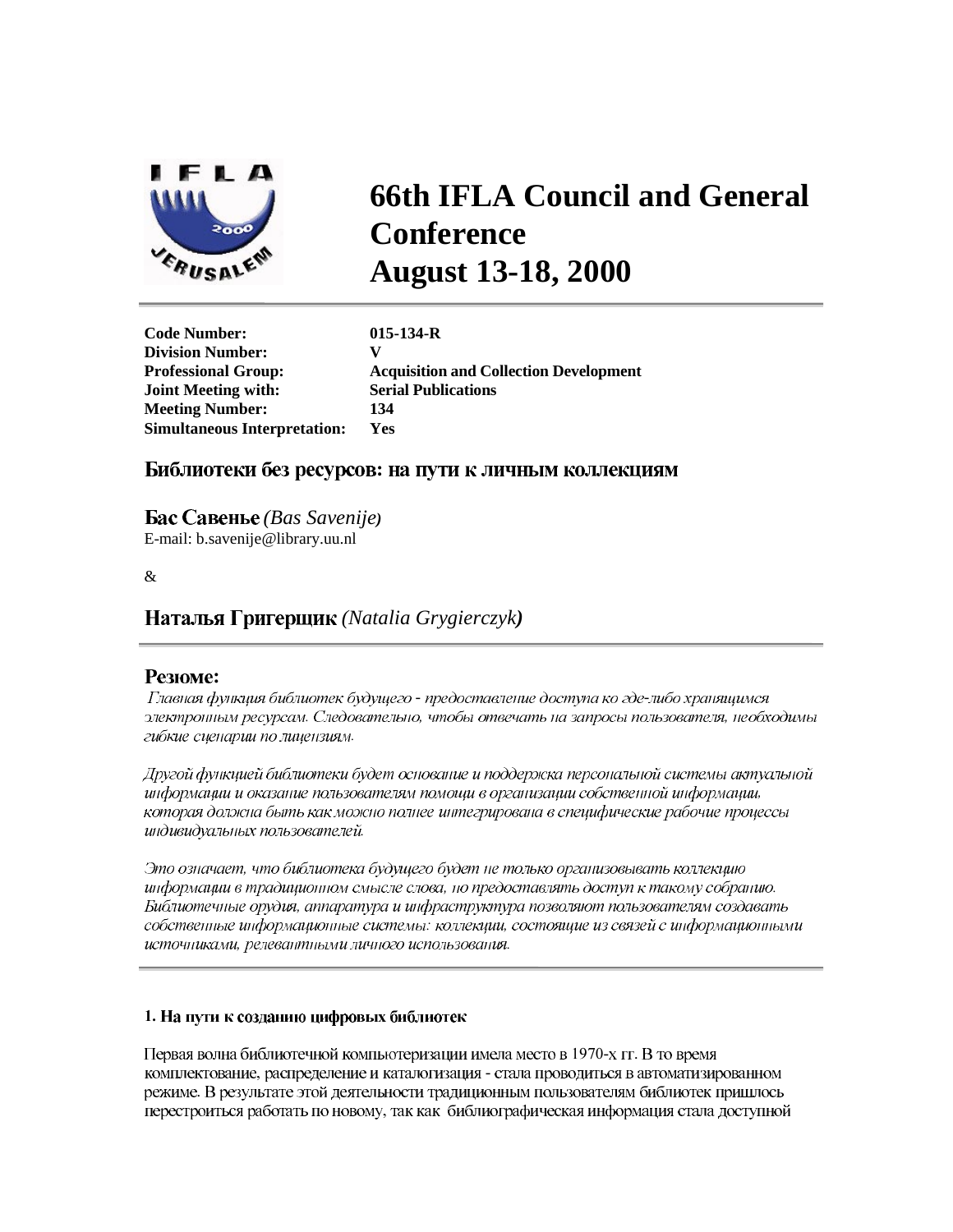посредством каталога общественного доступа в режиме онлайн (ОРАС). Это время явилось и свидетелем введения первых локальных библиографических, индексных и других баз данных.

Во время второй волны библиотечной компьютеризации, начавшейся в 1990-х гг., внимание сосредоточилось на развертывании компьютерных сетей с доступом к удаленной электронной информации через библиотечные информационные системы. Доступ к электронной информации больше не ограничен до так называемой вторичной информации (каталогов, библиотечных бах данных). Первичная информация также стала сегодня доступна в электронной форме. Например, пользователи могут иметь доступ к электронным полнотекстным версиям научных журналов. Электронные учебники и хрестоматии позволяют пользователям искать информацию вне библиотеки, то есть на профессиональном и частном рабочем месте.

Признание того, что это новшество влияет на всю традиционную библиотечную деятельность имеет для нас решающее значение. В рамках этого контекста можно выделить несколько тенденций.

Первая, очень важная тенденция - это уменьшение значения материальной библиотечной коллекции и связанное с этим увеличение важности информационных справок. Библиотека становится неким входом, который отсылает пользователей к информации независимо от места ее материального хранения.

Другая тенденция - в традиционной оценке библиотечных приоритетных задач. Эта точка зрения скоро совершенно устареет. В будущем библиотечные задачи будут рассматриваться как непосредственно продуктивные силы. Становится все труднее найти различие между действительной поставкой информации и различными процессами, где эта информация используется. Например, университетская библиотека связана с университетом, главная задача которого - образование и научно-исследовательская работа. Суть процесса образования характеризуется передачей знаний педагогом студенту. Традиционное разграничение между передачей знаний посредством преподавания, с одной стороны, и предоставлением информации библиотекой - с другой, быстро исчезает в связи с использованием информационной технологии в образовании. Возрастает степень соединения библиотечных услуг с процессом обучения. Те же тенденции могут наблюдаться в ходе научноисследовательской работы и других главных процессах, поддерживаемых задачами библиотеки, например, в искусстве политики и юридической консультации.

Третья тенденция в процессе от производства до потребления информации разрушает самоочевидную позицию библиотеки. Однако пока некоторые из традиционных библиотечных задач находятся под угрозой, новые виды деятельности также представляют возможность усилить роль библиотек.

Чтобы понять, как на библиотечную деятельность влияет введение новой технологии, нам следует взглянуть на так называемую информационную цепь. Роль библиотеки часто описывается как одно звено этой цепи. В традиционной информационной цепи главные функции, то есть производство, распределение, комплектование и потребление информации всегда стояли на строго разграниченных уровнях. Однако форма функций в рамках информационной цепи стала меняться, и в пределах этого меняющегося целого все заинтересованные стороны борются за обозначение своих позиций. Эти разработки показывают, как важно обновление для этих сторон, а также не традиционные шаблоны, а творческое экспериментирование с новыми ролями. Любая насильственная попытка сохранить старую структуру не только помешает любому подобному развитию, но и поставит эту структуру под растущую угрозу произвольной дезинтеграции. Одним из выводов этого анализа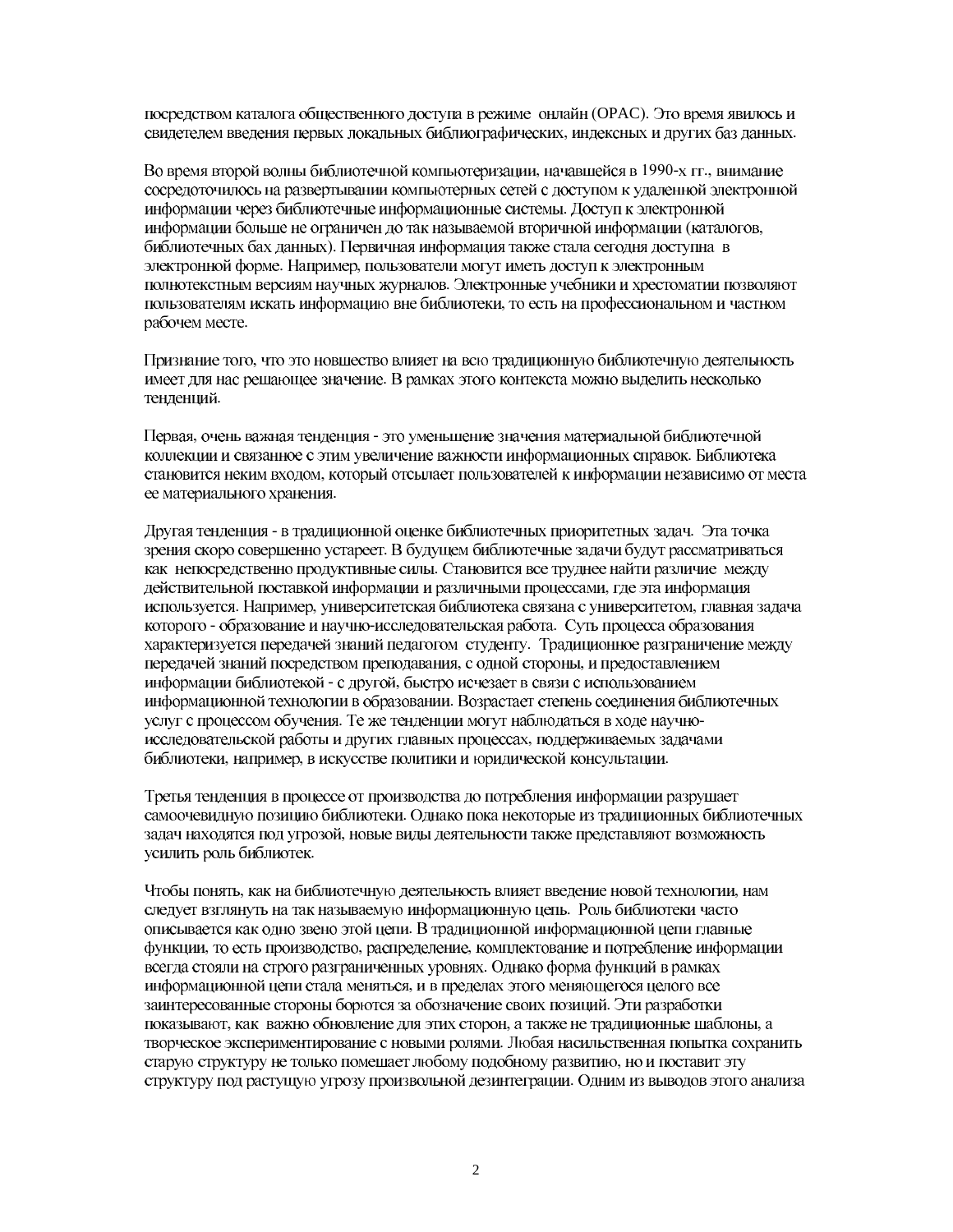является то, что библиотеки сами должны стараться стать издателями электронных документов вместо того, чтобы просто полагаться на договор с коммерческими издателями.

В данный момент далеко неясно, состоится ли полное и долгосрочное введение этих разработок. Но из них следует, что роль библиотеки как института станет все менее четкой. Вполне понятно, что функции, осуществляемые библиотеками в обществе и в пределах учреждений, соединятся с другими функциями, выполняемыми не традиционными библиотеками, а другими сторонами.

## 2. Доступ к электронным ресурсам

## Лицензирование

Одним из характерных свойств электронной библиотеки является то, что она дает доступ к цифровой информации независимо от места ее хранения. Политика современной библиотеки имеет целью создание электронными средствами как можно большее количество нужной информации, позволяя в то же время, где необходимо, сохранять подписку на периодику на бумажных носителях.

Конечно, библиотека может хранить информацию на собственном сервере, но, в общем и целом, это эффективно только в том случае, если издателем является сама библиотека. Большая часть информации, к которой библиотека предоставляет доступ, хранится на серверах издателей или посреднических организаций. Каким образом можно гарантировать доступ к этой информации? Здесь возможно выделить ряд возможностей.

- 1. Свободный доступ. Это особенно касается сайтов Интернета.
- 2. Полные лицензии для ясно определенных пользовательских групп. Пример таких групп университетский персонал и студенты. Цены имеют тенденцию к повышению. Очень немногие научные журналы сочетают такие лицензии с принудительной подпиской на излания и иногла включают пункты по долгосрочной подписке без права на аннуляцию.
- 3. Лицензии для ясно определенных пользовательских групп с максимальным числом конкурентоспособных пользователей, к крайнему варианту которого относится сокращение доступа к одному пользователю на одной определенной рабочей станции.
- 4. Лицензии по уплате за просмотр.
- 5. Отсутствие доступа.

В идеале пользователи имеют доступ ко всем источникам информации. Конечно, финансовые условия применительно к разным информационным источникам и пользовательским группам могут различаться. Нельзя достигнуть подобного идеала, пока библиотеки и издатели не будут связаны гибкими соглашениями. Для этой цели надо отменить автоматическую подписку на печатные издания, чтобы получить доступ к электронной информации.

Применительно к лицензиям существует три основных рабочих варианта.

- 1. Свободный доступ.
- 2. Полноценные лицензии для четко определенных пользовательских групп.
- 3. Плата за просмотр.

Комбинации со 2-м и 3-м вариантами увеличат гибкость.

Допустим, что у издателя есть 500 журналов, существующих в электронном варианте. Допустим также, что 300 из них можно рассмотреть как часть центральной коллекции библиотеки А. В этом случае эффективная модель дарует библиотеке полноценные лицензии для 300 журналов и плату за лицензии на просмотр для других 200. Если любой из этих 200 периферийных журналов просматривается так часто, что плата за просмотр превышает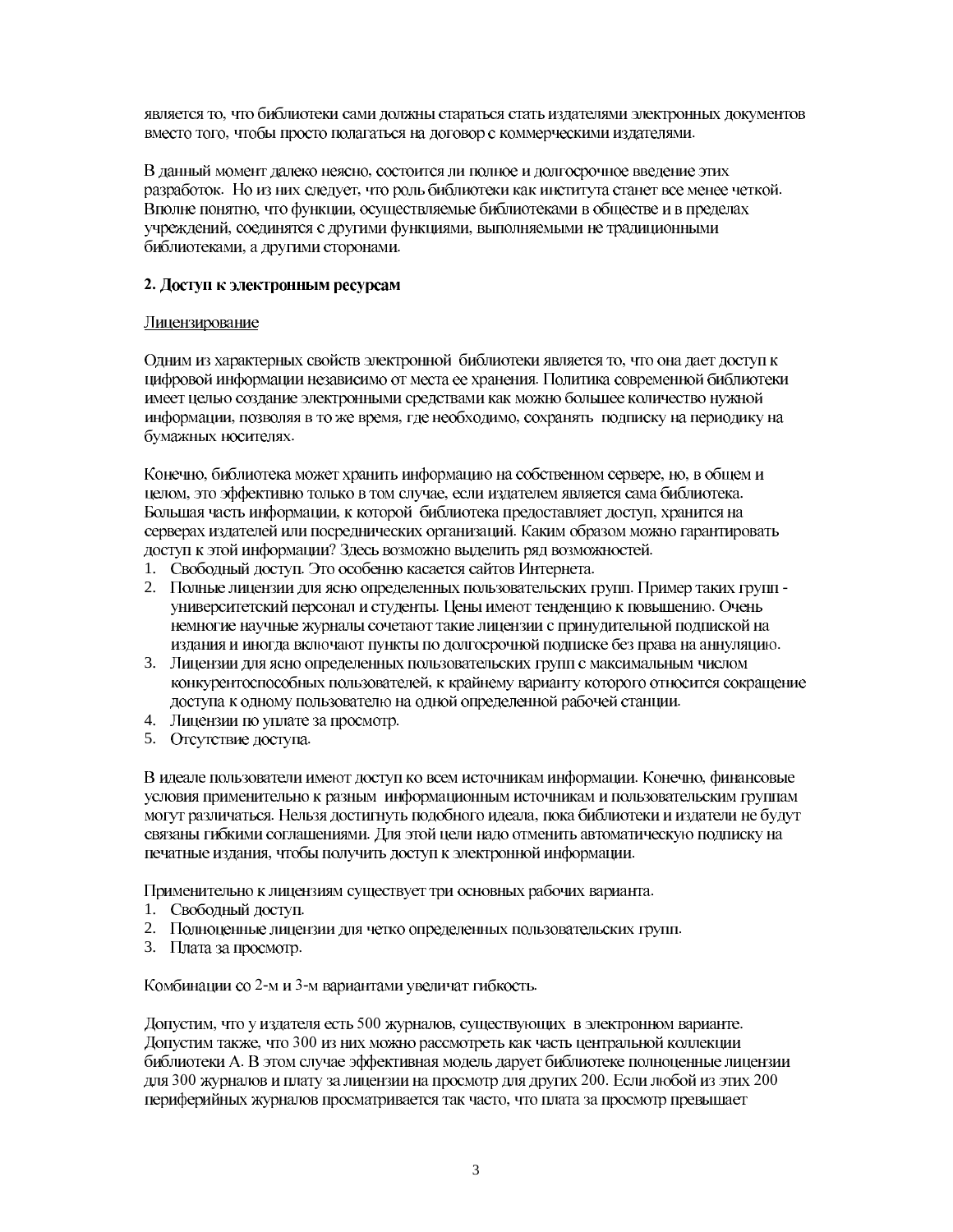стоимость полноценной лицензии за тот конкретный заголовок, плата за лицензию по обзору автоматически становится полноценной лицензией. Напротив, журнал в центральной коллекции, куда обращаются реже, будет преобразована в коллекцию, за просмотр которой платят. Эта модель также допускает гибкое объединение недавно опубликованных заголовков, начиная с лицензии, по уплате за просмотр. Возможны и дополнительные варианты. Например, стороны могли бы договориться на сниженной цене за полную лицензию; эта цена дает право на уплату за просмотр по сниженному гонорару.

Сущность в том, что определенная пользовательская группа имеет доступ ко всем информационным источникам, цена которых может различаться в зависимости, между прочим, от бюджетных средств. Такое устроение, очевидно, могло бы взять на вооружение адекватные управленческие орудия, чтобы устранить риск постоянного столкновения пользователей с административными процессами (проблема, свойственная этому типу гибкости) повторяющимися просьбами дать пароль или номер кредитной карты.

#### Информационный доступ

Издатели часто предоставляют свои электронные базы данных с помощью пользовательского интерфейса, разработанного специально для их собственных документов, и имеют склонность рассматривать такой интерфейс в качестве добавочной доходной статьи. Однако этот подход порождает ряд проблем.

Во-первых, при условии, что эти интерфейсы приспособлены для информационных "теле- и радиотрансляций", то они, в основном, оказываются не в состоянии принять в достаточное внимание пожелания пользователей. Это и не удивительно, так как большинство издателей поддерживают лишь ограниченные контакты с конечными пользователями.

Во-вторых, эти интерфейсы разработаны в основном для собственных информационных продуктов издателей. Некоторые из издателей, например. Эльзевьер, успешно открыли свои интерфейсы для пользования некоторыми другими издателями, но эти интерфейсы предоставляют доступ лишь к ограниченному объему информации. Посредники, например, агенты по подписке, также предлагают доступ к базам данных через свои собственные интерфейсы. И опять же объем информации, к которой есть доступ через эти интерфейсы, очень ограничен.

Следствием этого, с точки зрения пользователя, является то, что ему приходится выполнять сложную задачу сканирования информационных источников различных издателей с помощью различных интерфейсов. Другими словами, если вы ищете информацию, то, чтобы ее найти, вам придется узнать, какой издатель ее предлагает. С точки зрения пользователя это, по меньшей мере, очень не эффективно.

Технически возможно предложить решение многозначной проблемы интерфейса посредством программного обеспечения. Есть различные типы программного обеспечения, выполняющие задачи информационного доступа независимо от разработанных издателями интерфейсов. Для этого им нужен прямой доступ к структурным данным информационных источников издателя (зашифрованных главным образом в очень эффективном XML или SGML). Библиотека Утрехтского университета разработала программное обеспечение, позволяющее осуществлять этот тип информационного доступа (Muscat). Однако практически на пути реализации всего потенциала этого решения существуют препятствия. Несколько издателей очень не хотят давать доступ к своим структурным данным или просить за них дополнительно высокий гонорар.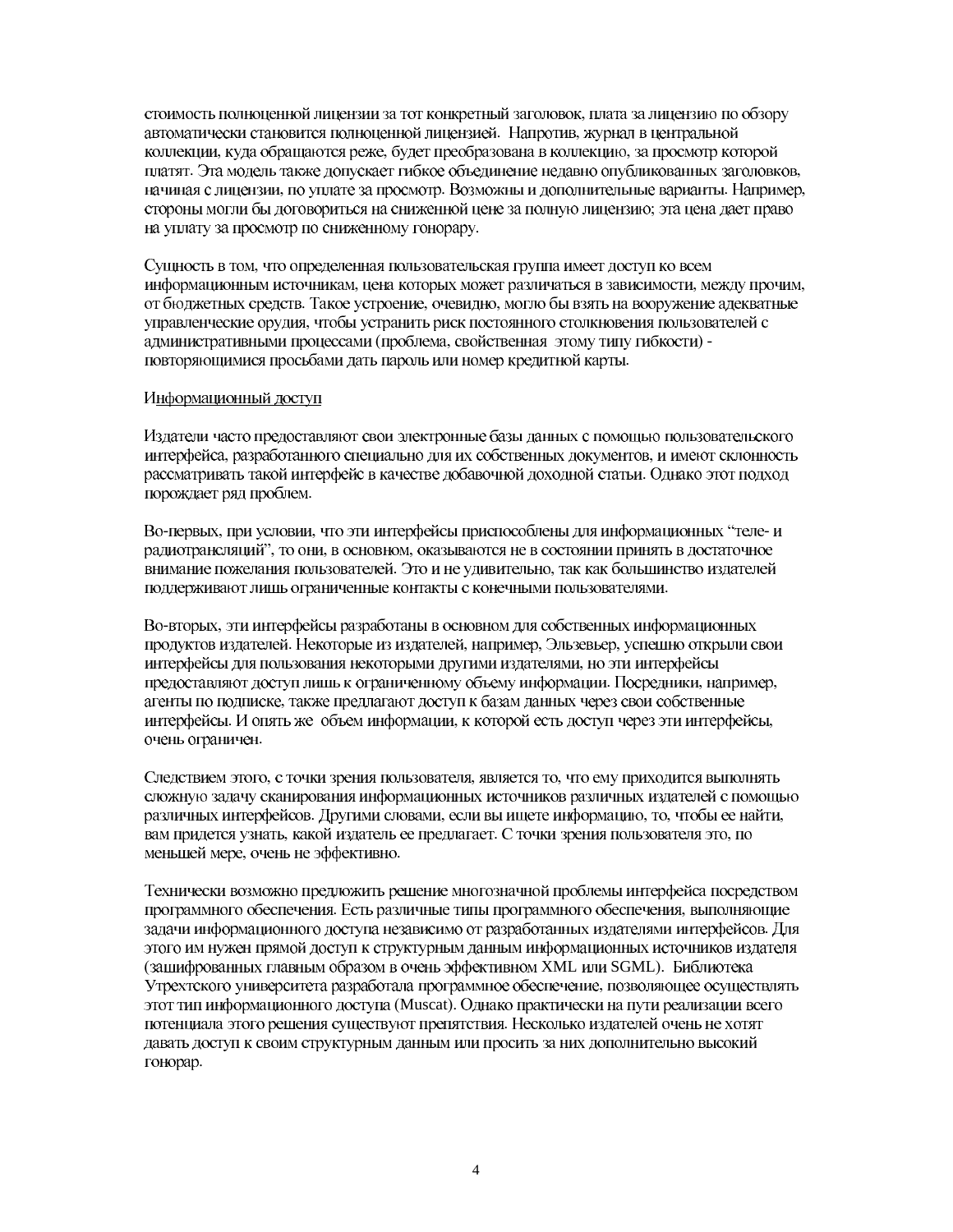Вследствие этого мы сталкиваемся с той ситуацией, когда издатели мешают процессу информационного доступа. При условии, что часто бывает невозможно купить чистое содержание без всякого интерфейса по доступу, библиотеки вынуждены выплачивать дополнительные гонорары за интерфейсы, которые фактически препятствуют пользователям иметь эффективный доступ к нужной им информации. Издатели оправдывают назначенную ими цену, говоря о ней как об услуге с дополнительной стоимостью.

Как отмечено выше, из-за негибких лицензионных структур пользователи имеют доступ только к фрагменту полной академической (мировой) коллекции. "Разделения", создаваемые издателями, предлагающими множество интерфейсов, разделяют этот фрагмент на еще более мелкие части. В результате, ограничения по доступу к научной информации приводят к тому, что к этой информации обращаются не настолько регулярно, насколько было бы возможно, не будь этих ограничений.

С нашей точки зрения, информационный доступ является услугой, предоставляемой исключительно издателями. В частности, библиотеки играют важную роль по возможностям пользовательской навигации. Для этого есть несколько причин. Традиционно библиотеки работают в тесном контакте со своими пользователями и вступают с ними во взаимодействие, чтобы определить их специфические нужды. Нам надо иметь в виду, что нужды пользователей по информационному доступу могут от организации к организации в различных средах, например, между библиотекой, обслуживающей правительственные институты, и университетской библиотекой. Более того, пользовательские требования могут меняться от предмета к предмету. Очевидно, что химики подали бы требования одного вида, а теологи другого.

# 3. Пользователь в роли библиотекаря

Если в библиотеках знают, кто их пользователь, если библиотеки установили с ними тесные связи, а также хорошо знают их требования - то какие же у них есть возможности для дальнейшего улучшения своего обслуживания в меняющейся технологической среде? Первое, что они должны сделать, это постараться не превратиться в препятствие в этой новой среде в качестве излишнего материально-технического обеспечения или функциональной посреднической ступени в процессе. Другими словами, сами библиотеки должны стать невидимы. Невидимая библиотека могла бы предложить своим пользователям следующие услуги:

# а. Поисковые средства

Они зависят от числа основных пользовательских требований, самые важные из которых можно подытожить следующим образом.

Пользователи, не желая сперва изучать сложные интерфейсы и коды, захотят иметь возможность немедленно начать поисковый процесс. Пользователи ишут информацию и от них нельзя ожидать интереса к технической структуре или книжному формату задействованных данных. Пользователям также неинтересно происхождение источника (идентичность издателя или посредника) или место материального хранения нужной им информации. Они лишь хотят найти ответ на определенный вопрос. Более того, во время поиска пользователи хотят получить только точные, релевантные ответы, а не тысячи статей, лишь отдаленно касающимися нужной им темы.

Эти общие пользовательские требования должны быть переведены в функциональные, которые могла бы выполнить система информационного доступа. Наиболее важные требования к системе следующие: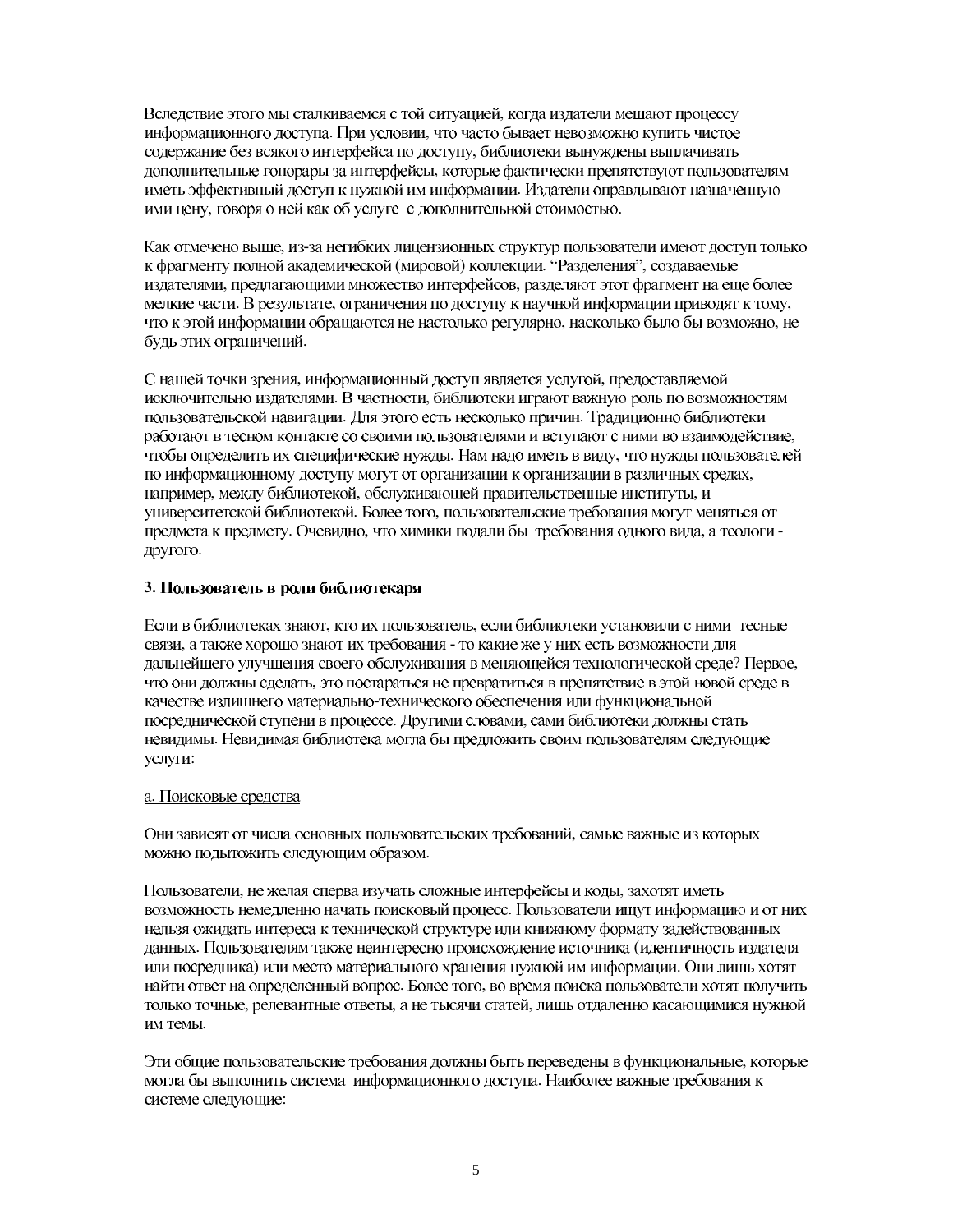- позволить задавать поисковые вопросы на естественном языке;
- позволить одновременно вести поиск всех информационных источников на основе единого поискового вопроса;
- использовать высококачественное профессиональное программное обеспечение (включая счета высокого возврата и точности; большая часть программного обеспечения, разработанная в цейтноте неквалифицированными работниками, оказывается не в состоянии удовлетворить этим строгим критериям);
- позволять пользователям вести поиск в дополнительных коллекциях тех источников, наличие которых подразумевает возможность разделения самих источников на дополнительные дисциплины для сокращения поиска.

Эти функциональные требования имеют ясное происхождение из пользовательских нужд и должны служить путеводными основами при покупке или разработке систем возврата информации.

## б. Персональная система актуальной информации

Очень важно создать легко доступный информационный мир, куда мог бы независимо войти пользователь, при условии того, что он будет оснащен необходимыми орудиями системы информационного доступа. Вдобавок к этому, пользователя должен обслуживать его собственный личный ассистент, предлагающий пакеты информации, изготовленные по индивидуальному читательскому профилю данного пользователя. Подобные ассистенты уже были созданы в программном обеспечении-самоучителе и известны как технологии интеллектуальных агентов. Эти ассистенты - или агенты - используются в организации персональной системы актуальной информации. Организация и проба подобных систем находится под ответственностью организации поддержки, например, университетских библиотек; их использование не требует дополнительного посредничества. Все научноисследовательские работники, преподаватели и студенты будут независимо пользоваться этим орудием и просить у библиотек помощи тогда, когда им понадобится специфическое руководство или при столкновении со специфическими проблемами.

#### в. Технические средства для личной домашней страницы

Традиционная библиотечная организация характеризовалась децентрализованной структурой, где индивидуальные библиотеки фактически находились в местах проведения обучения и научно-исследовательской работы (главным образом в университетских профессорских помещениях). Для повышения эффективности, решения проблемы материально-технического обеспечения и, прежде всего, снижения цен книги и журналы теперь хранятся в центральных или факультетских библиотеках. Двойная подписка отменена. При некотором очевидном протесте среди членов факультета эта операция во многих случаях была неизбежной.

В связи с близостью появления Интернета и электронных источников информации, материальное месторасположение этих источников стало неважным. Имея персональный компьютер в собственном офисе, современный ученый имеет доступ к ряду источников, который несравним с доступом, предоставляемым традиционными библиотеками в профессорском читальном зале. Хотя спектр источников предлагает явные преимущества, самая его обширность создает ряд проблем. Некоторые из них можно устранить с помощью системы информационного доступа и личных агентов, но здесь требуется большее количество технических средств, помогающих пользователю создавать и управлять своей собственной небольшой, сделанной на заказ коллекцией. Эти средства позволяют ученому самому стать библиотекарем - таким, у которого нет других клиентов. Ученым нужны технические средства для исполнения этой роли, средства, позволяющие им организовывать собственные статьи, научно-исследовательские данные, учебный материал и т.д.; технические средства, которые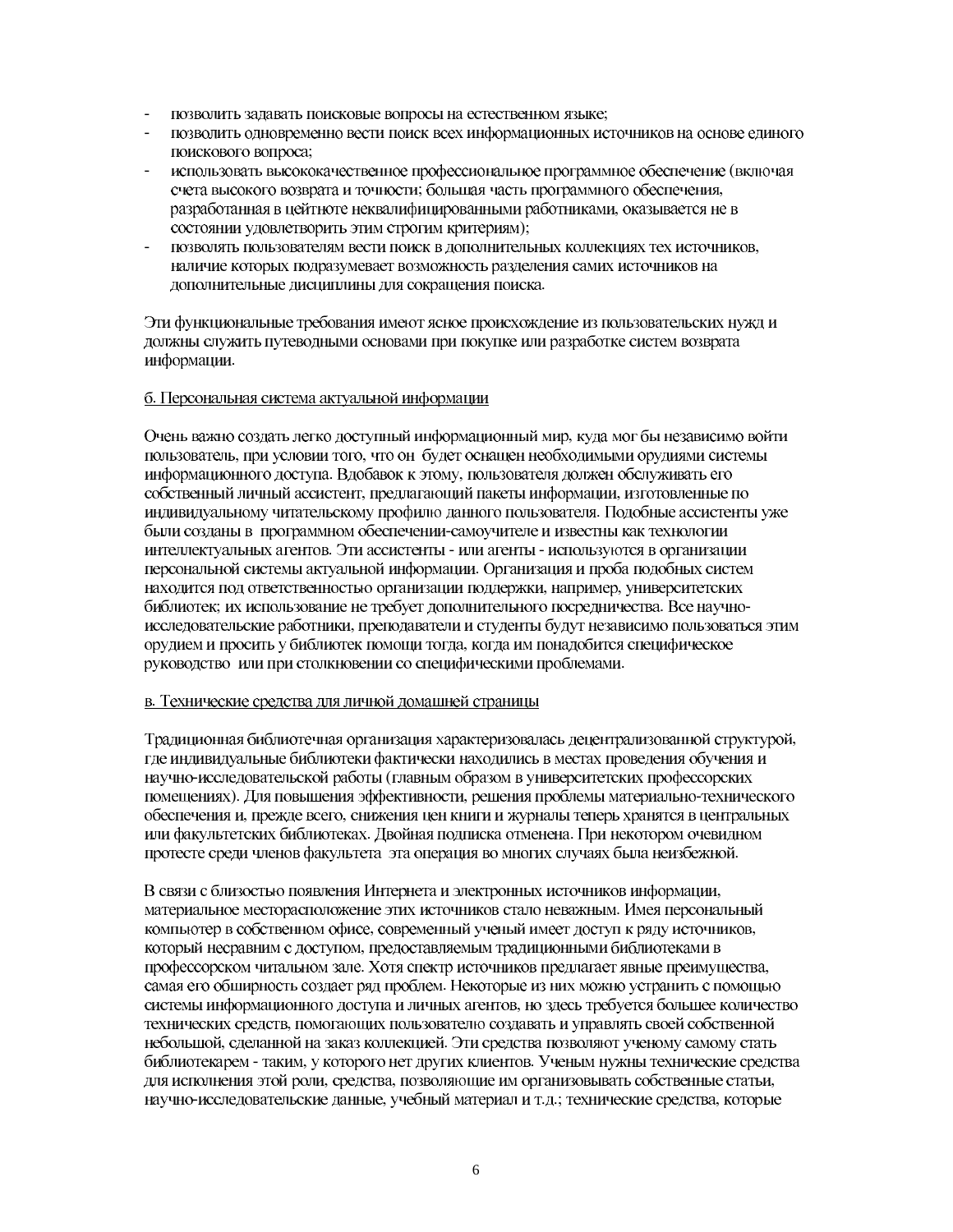уважают предпочтения своих пользователей и могут иметь дело даже с самым идиосинкразическим подходом при создании личных коллекций. Одна из задач библиотеки сделать такие средства доступными. Их можно описать как создание технических средств, поставку пользовательского руководства для этих средств и предоставление помощи при возникновении проблем; все эти инструменты совместимы с пользовательскими требованиями.

## г. Средства для интеграции информационных услуг в первичных пользовательских процессах

Информацию нельзя отделить от цели, с которой она используется. В университетах эту цель находят в первичных процессах образования и научно-исследовательской работы. Вот почему задачи университетских библиотек сосредоточены на интеграции информационных услуг в первичных пользовательских процессах. Однако такая интеграция не достигается автоматически. Для иллюстрации нашей точки зрения приведем пример из области преподавания. Преподавателю, готовящему нового читателя с компьютерной линии, понадобится доступ не только ко всем релевантным источникам, поисковым и избирательным техническим средствам, но и к онлайновым издательским средствам. Этими средствами могут быть шаблоны с конверсионными программами, которые приспосабливают содержание (текст, образ, видео) для представления их на WWW, или старые хрестоматии, уже переведенные из неудобочитаемых форматов в форматы, которые позволили бы преподавателю резать и склеивать избранные статьи для использования их в своей новой хрестоматии. Этими средствами могут быть интерфейсы для публикации базы данных или административных процедур, которые влияют на наличие места на сервере, меры по безопасности или технические привилегии, дарованные вышеупомянутому преподавателю.

Другим примером является визуальный букварь. В добавление к подготовке нового лекционного материала преподаватели обычно составляют для своих студентов и словари, включая книги, газеты и другие источники информации и предполагается, что студенты должны читать их в рамках курса.

В этих примерах технические орудия, помогающие учителям соединять виртуальные словари с издательскими средствами компьютерной линии, в совершенстве приспособлены к первичному процессу. Библиотека состоит из информации и программного обеспечения и полностью интегрирована в учебный процесс.

## д. Интерактивность

Задачи библиотеки могут и не ограничиваться эффективным информационным снабжением. Научно-исследовательские работники не просто потребляют информацию, но также активно общаются с коллегами. Когда они читают научную статью, многие научно-исследовательские работники имеют желание отреагировать, задать вопросы автору или дать критические комментарии. В следствие этого, первые академические газеты, появившиеся в 17-м веке, поддерживали именно этот вид академического диалога. Обмен результатами научных исследований, а также попытки опровергнуть и обосновать их путем дебатов и комментариев не менее важны, чем доступ к нужным источникам информации.

При условии, что задачи библиотеки сосредоточены на улучшении и облегчении всего первичного процесса, кажется очевидным, что эти задачи надо расширить и включить в них облегчение академического общения. Пользователь не только создает собственную библиотеку, но через доступ к библиотеке фактически может принимать участие в академическом диалоге с коллегами. Вот почему обеспечение (и сохранение) связи между средствами взаимодействия и источниками информации должны быть включены в пакет библиотечных задач.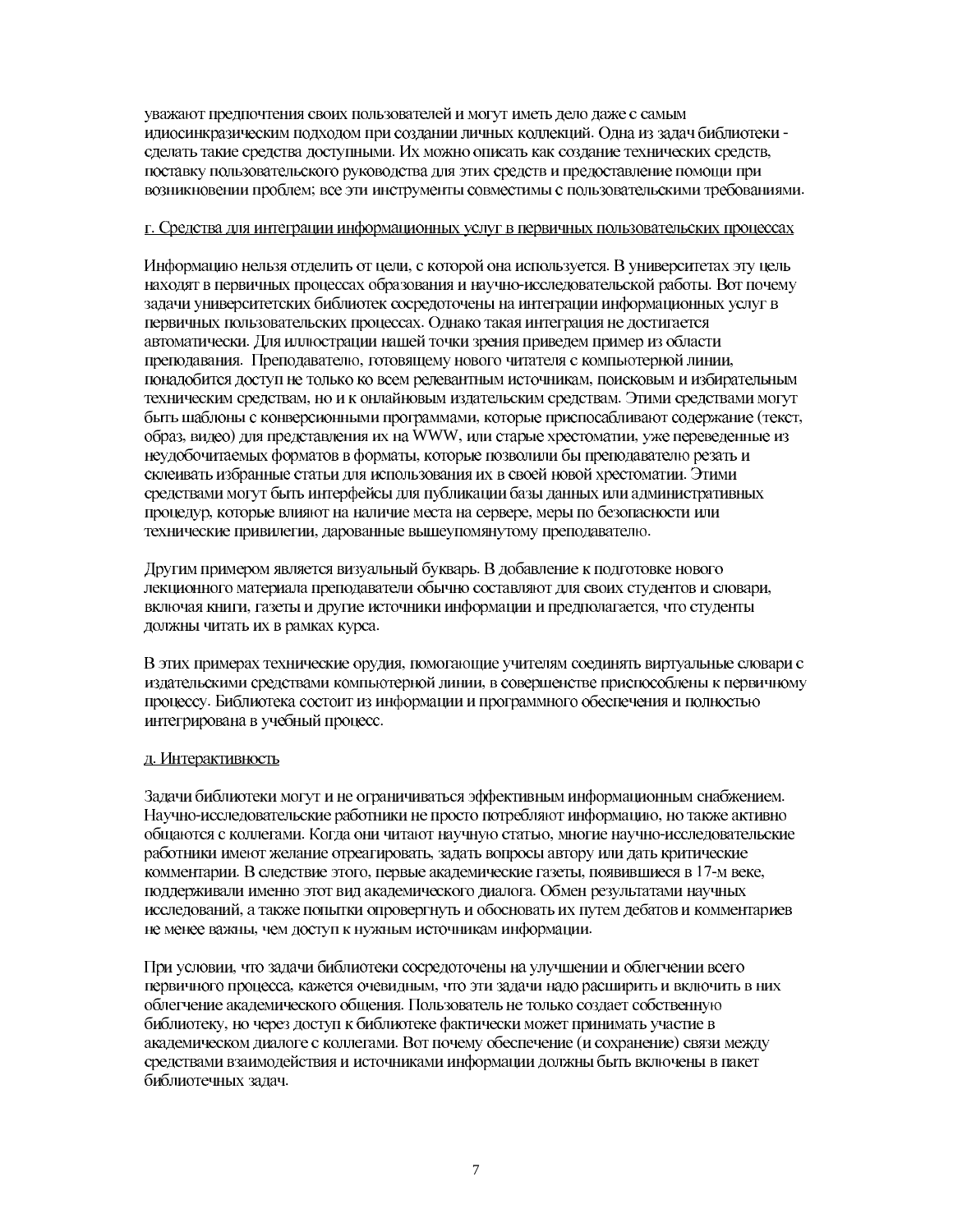Интеграция библиотеки в первичных процессах может достичь такой степени, что библиотека как отдельно стоящая организация станет фактически невидимой. Пользователь становится библиотекарем. Он добивается доступа к огромному объему информации и снабжается набором средств и подсказок, помогающих ему выбирать нужные ему данные, организовывать и обрабатывать их наиболее устраивающим его образом.

## 4. Последствия для управления библиотечной коллекцией

В предыдущих параграфах мы представили обзор библиотечных услуг, посредством которых библиотеки предоставляют доступ к наибольшему количеству электронной информации и предлагают дополнительные услуги, позволяющие пользователям организовывать источники информации, которая нужна им в личных профессиональных целях.

В дискуссиях на тему о будущем библиотек "коллекция" имеет тенденцию стать концепцией, которая будет продолжать играть выдающуюся роль. Вопрос в том, будет ли эта роль подтверждена будущими разработками. Ключевой чертой коллекций является их статус как источников информации, собранной для пользовательских нужд. Здесь подразумевается то, что информация, содержащаяся в этих источниках, была тщательно отобрана. Однако такой вид точного и осторожного выбора отсутствует в большинстве вышеописанных библиотечных услуг. Библиотека предоставляет "все, всегда, везде" из коллекции высококачественных академических источников. Финансовые условия могут различаться (кампусная лицензия или плата за просмотр), но они подвержены влиянию не столько библиотечного выбора, сколько собственного поведения пользователей. Другими словами, не реалистично рассматривать предоставление доступа к электронным газетам как деятельность, формирующую часть библиотечной "коллекции". Эти источники вместе составляют что-то вроде общепланетной коллекции, увеличение которой будет продолжаться. Мы являемся свидетелями приближения настоящей глобальной научной библиотечной коллекции. С этой точки зрения не библиотека, а лично сам пользователь теперь решает, какие данные выбрать. Пользователь может превратить информационные источники, соответствующие его профессиональным нуждам, в составленную на заказ библиотечную коллекцию с помощью предоставленных библиотекой средств; он может организовывать эти информационные источники в соответствии с применением, которое он рассчитывает им дать и включать их в свои собственные публикации или образовательные программы.

Эти соображения не применяются в отношении заверенных источников, например, свободно доступным источниками в Интернете. В этой области библиотеки будут продолжать нести ответственность за выбор высококачественного научного материала; за выбор в форме указателей и набора ссылок. Однако выбор материала не является исключительным правом библиотеки. Напротив, библиотека должна ограничивать себя в первую очередь коллекцией ссылок (закладок), которые, в свою очередь, собираются учеными для собственного пользования. В качестве вторичной задачи библиотека должна (автоматически) аннулировать двойные ссылки, превращать ссылки в дисциплины как отрасли знания и предоставлять их через домашние страницы. Эта деятельность необходима, чтобы позволить различным средствам и агентам системы информационного доступа работать в полную силу и делать обозначенные источники видимыми.

В этой области сотрудничество с учеными будет крайне эффективно. Также очень возможны широкие формы сотрудничества среди самих библиотек. То, что известно в физическом мире как регулирование контуров создания коллекции или создания приоритетной области по понятной причине редко бывает успешным. Эта идея может дать бесчисленные преимущества для виртуального отбора источников в Интернете. Задачу определения качественных источников можно распределить благодаря тому факту, что материальное месторасположение информации не важно и, следовательно, предполагает универсальный доступ. Так происходит